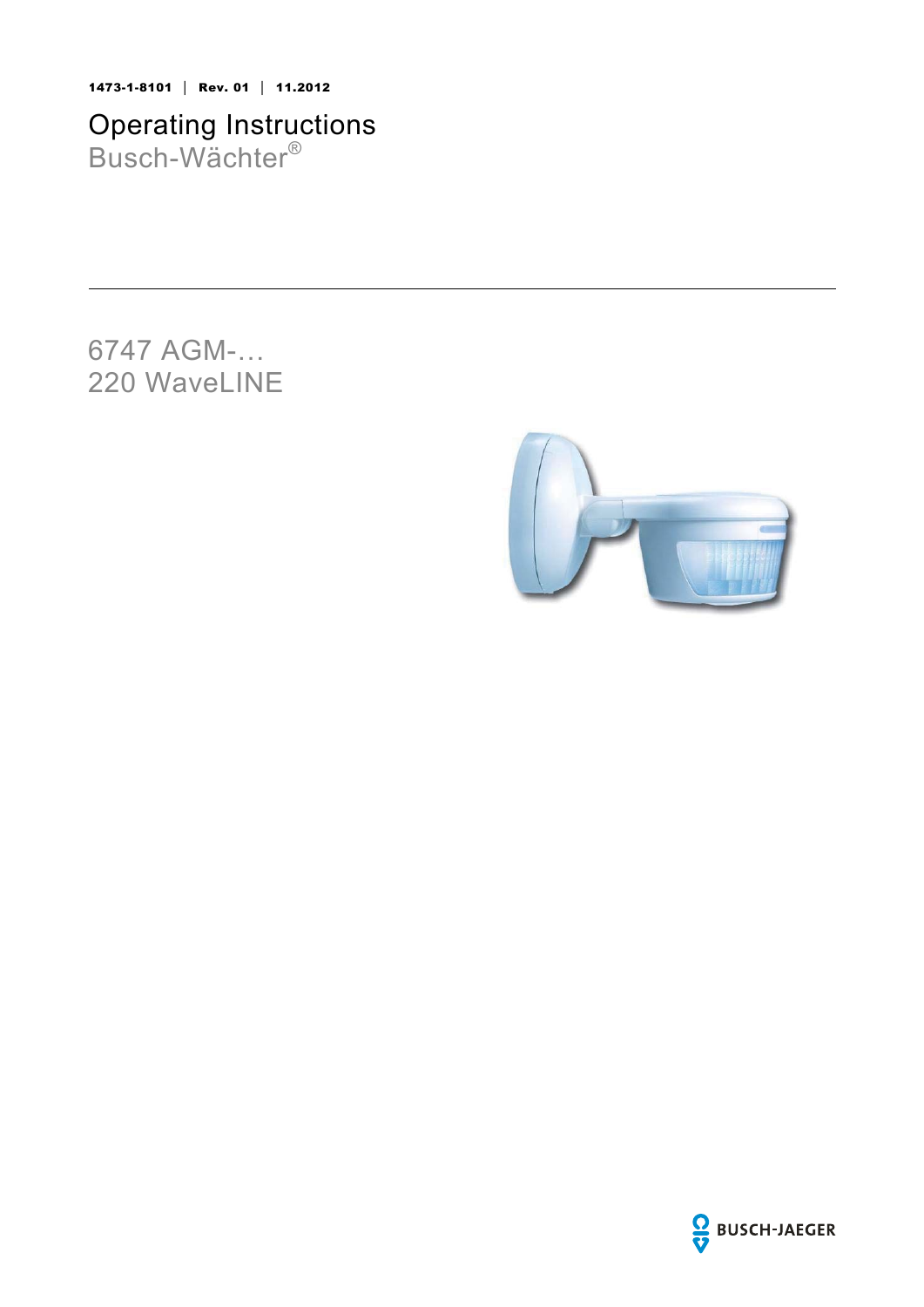# Operating Instructions<br>Busch-Wächter®

| 1              |       |  |
|----------------|-------|--|
| 2              |       |  |
| 3              |       |  |
| 4              |       |  |
|                | 4.1   |  |
|                | 4.2   |  |
|                | 4.2.1 |  |
|                | 4.2.2 |  |
|                | 4.2.3 |  |
|                | 4.3   |  |
| 5              |       |  |
| 6              |       |  |
|                | 6.1   |  |
|                | 6.2   |  |
|                | 6.2.1 |  |
|                | 6.2.2 |  |
|                | 6.2.3 |  |
| $\overline{7}$ |       |  |
|                | 7.1   |  |
|                | 7.2   |  |
| 8              |       |  |
|                | 8.1   |  |
|                | 8.2   |  |
|                | 8.2.1 |  |
|                | 8.2.2 |  |
|                | 8.2.3 |  |
|                | 8.2.4 |  |
|                | 8.2.5 |  |
|                | 8.3   |  |
|                | 8.4   |  |
|                | 8.4.1 |  |
|                | 8.4.2 |  |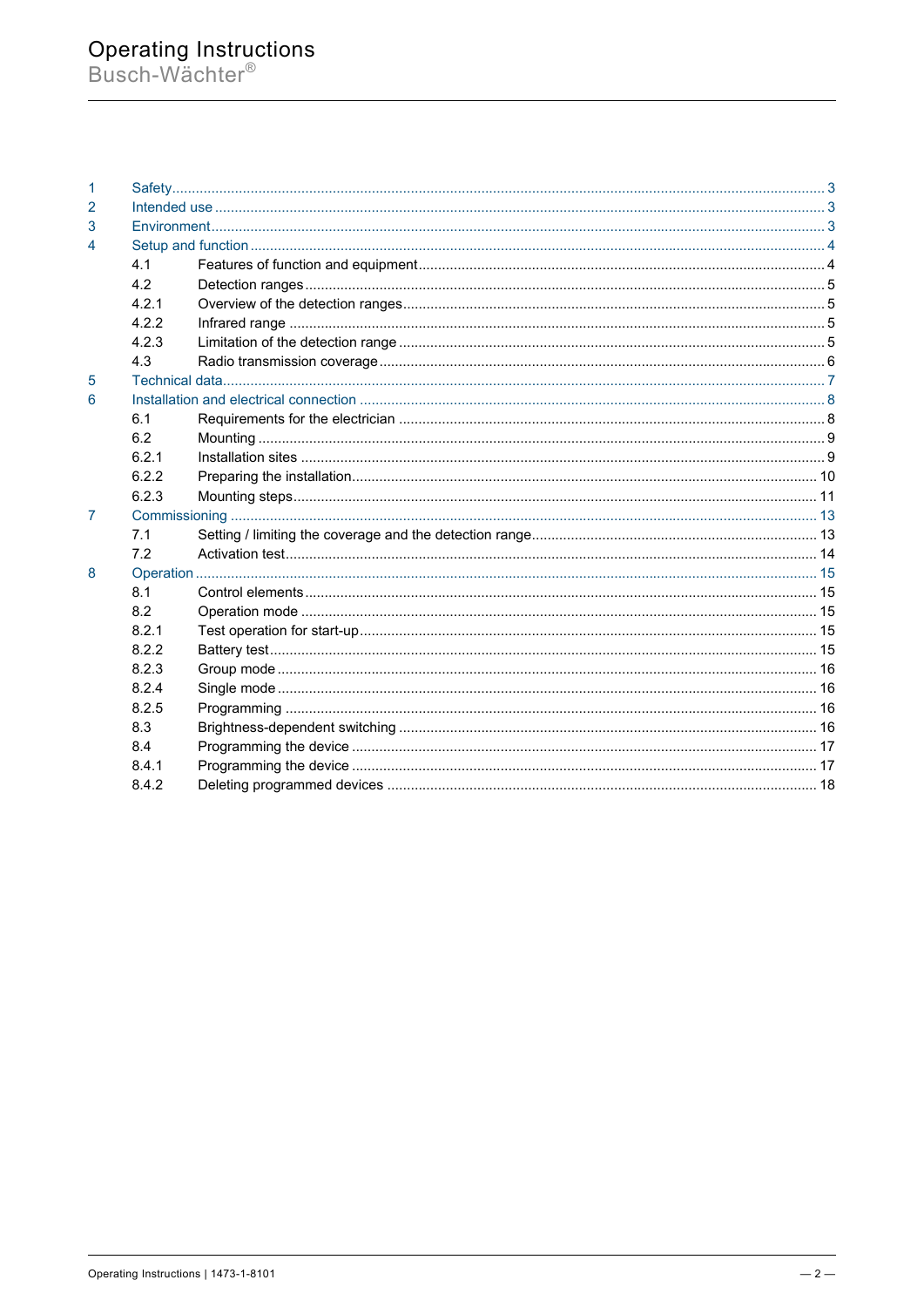# 1 Safety



# Warning

# **Electric voltage!**

Risk of death and fire due to electrical voltage of 230 V.

- Work on the 230V supply system may only be performed by authorised electricians!
	- Disconnect the mains power supply prior to installation and/or disassembly!

# 2 Intended use

The device is to be used exclusively with the components that are supplied and licensed as described in chapter "Setup and function".

# 3 Environment



## **Consider the protection of the environment!**

- Used electric and electronic devices must not be disposed of with domestic waste.
- The device contains valuable raw materials which can be recycled. Therefore, dispose of the device at the appropriate collecting depot.

All packaging materials and devices bear the markings and test seals for proper disposal. Always dispose of the packaging material and electric devices and their components via the authorized collecting depots and disposal companies.

The products meet the legal requirements, in particular the laws governing electronic and electrical devices and the REACH ordinance.

(EU Directive 2002/96/EC WEEE and 2002/95/EC RoHS)

(EU REACH ordinance and law for the implementation of the ordinance (EC) No.1907/2006)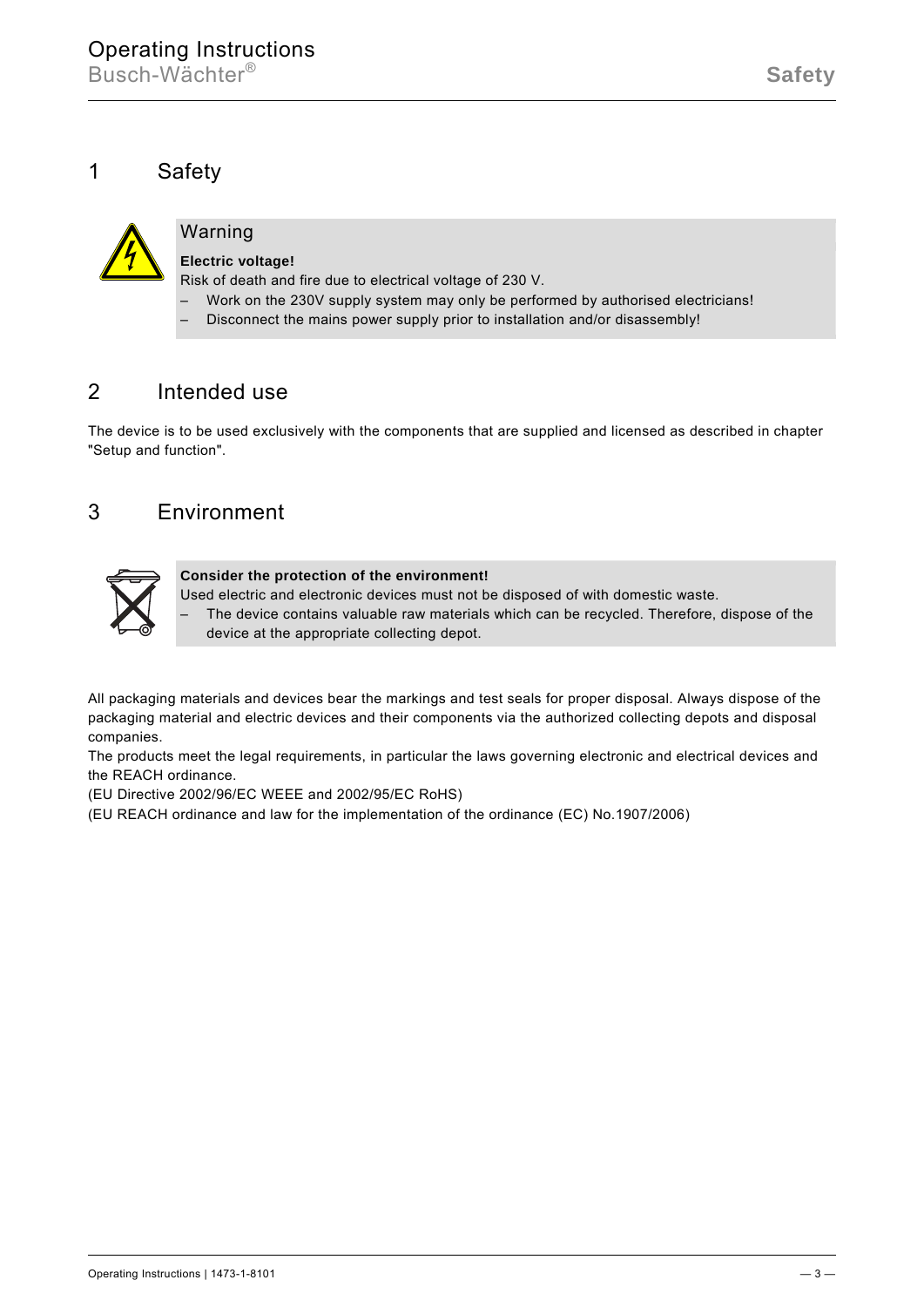# 4 Setup and function

The Busch-Watchdog 220 WaveLINE is a versatile cableless movement detector with a 220° detection range and is suitable for application on properties without a clear overview and for mounting to walls and ceilings.

The Busch-Watchdogs are passive infrared movement detectors which switch loads via the KNX bus when sources of heat move within its detection range. Busch Watchdog is not an intrusion or attack alarm.

# 4.1 Features of function and equipment

- Coverage of 16 m
- Radio transmission in the detection range
- Battery operation for line-independent installation
- Cableless retrofitting
- Detection and status indication
- Battery test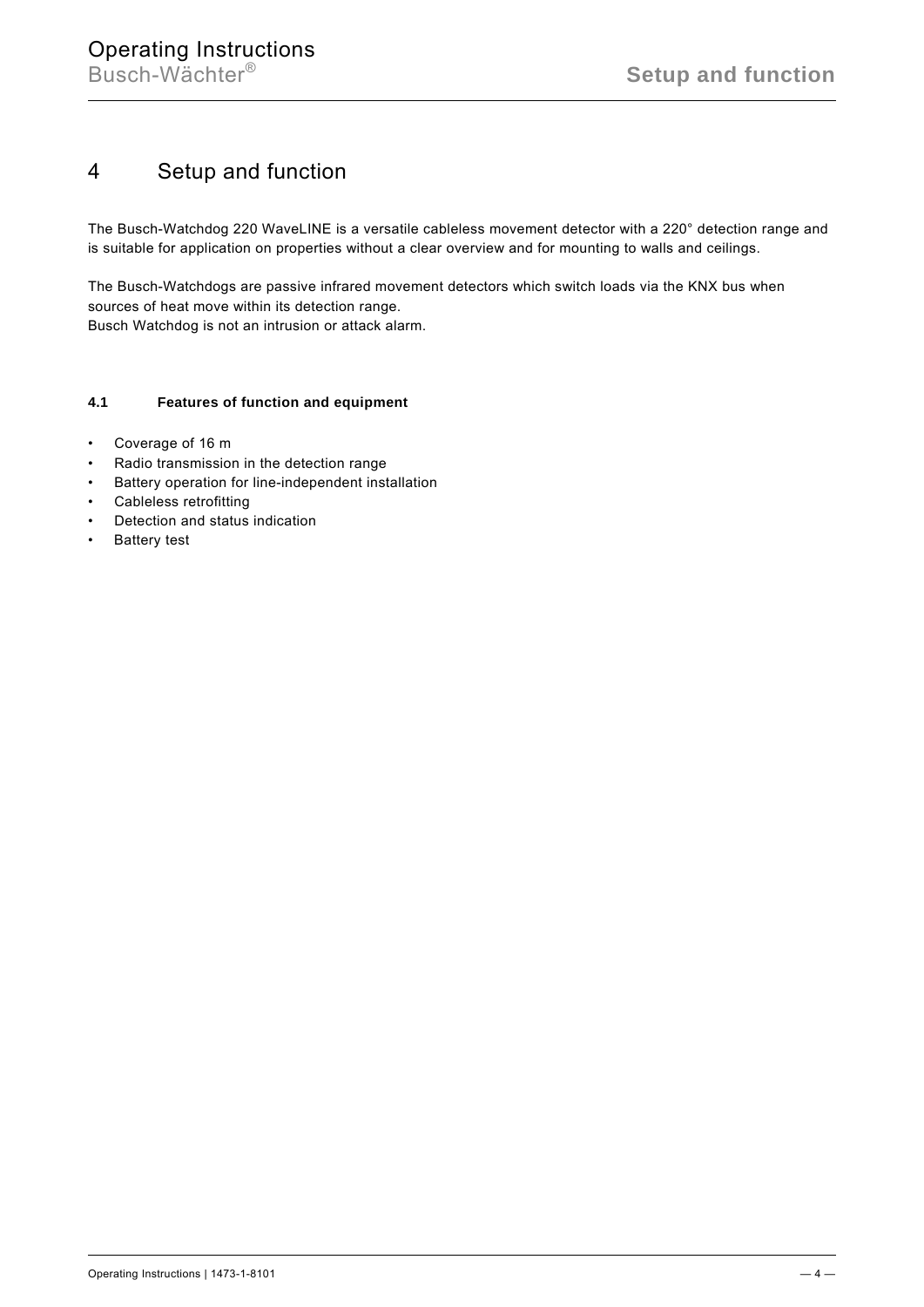## **4.2 Detection ranges**

**4.2.1 Overview of the detection ranges** 

### **4.2.2 Infrared range**



Fig. 1: Infrared range

#### **Detection range**

• The detection range is 220° and the coverage is 16 m.

#### **Ceiling mounting:**

• The movement detector offers optimum surveillance if mounted to the ceiling at a maximum height of 2.5 m.

## **4.2.3 Limitation of the detection range**

The horizontal detection range of the Busch-Watchdog is 220°. The detection range can be limited in case of special local circumstances.

To do this, proceed as follows.

- 1. Cut the included adhesive film to the desired length.
- 2. Glue the section of covering foil from the front onto the area of the sensor of your Busch-Watchdog where the detection is to be blocked out.



# **Note**

For an illustration see chapter 7.1 on page 13.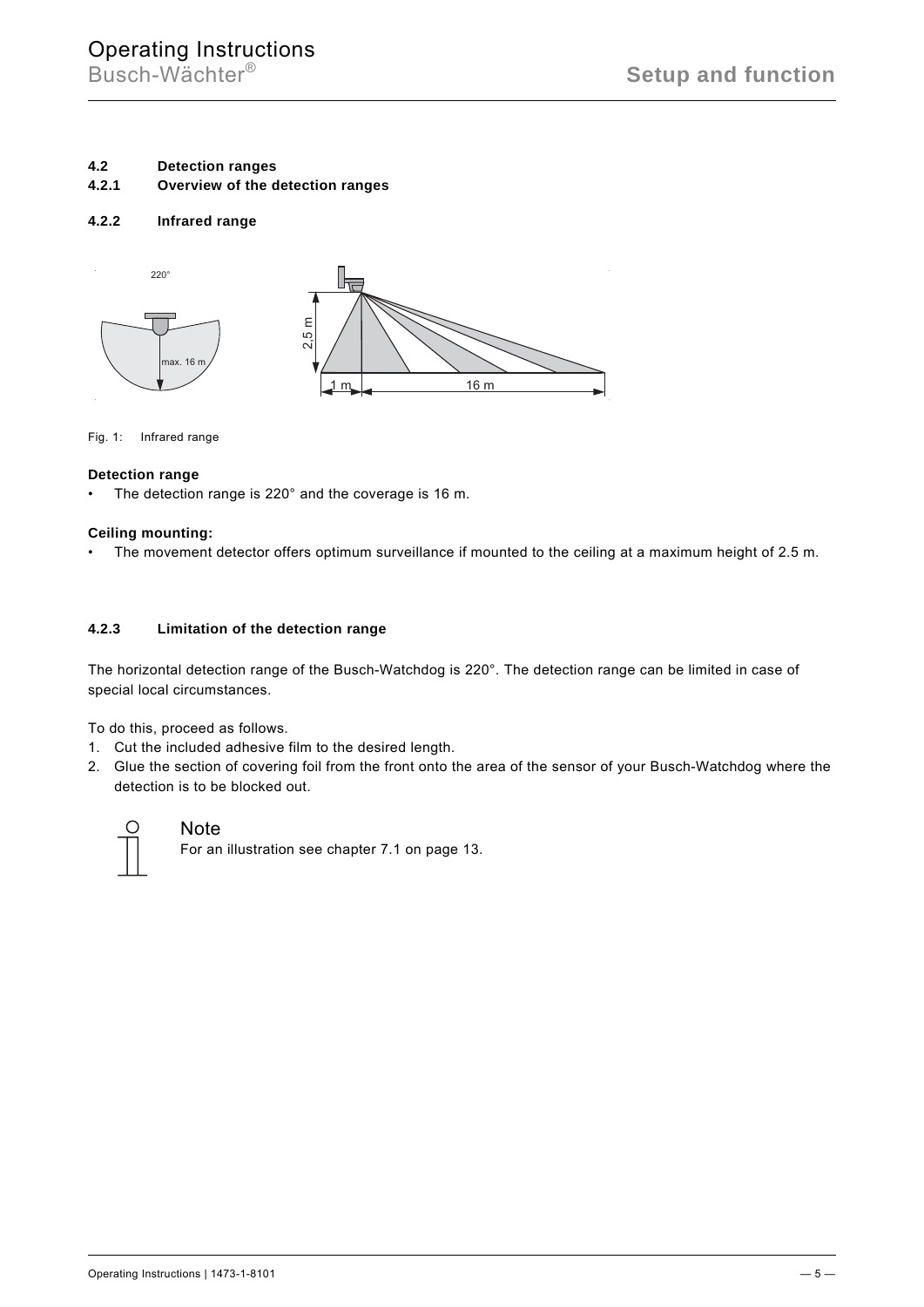## **4.3 Radio transmission coverage**



#### Fig. 2: Radio transmission coverage

The values below are guideline values and may vary depending on local conditions:

| Material        | Guideline |
|-----------------|-----------|
| surface         | values    |
| Direct (visual) | 100%      |
| connection      | Approx.   |

Walls, ceilings and similar obstacles reduce the radio transmission coverage. The following approximate values can be expected:

| Material / surface            | Guideline values |
|-------------------------------|------------------|
| Wood, plaster, uncoated glass | 70  100 %        |
| Bricks, chipboard             | 65  95 %         |
| Reinforced concrete           | 1090%            |
| Metal, aluminium lamination   | $010\%$          |

Fire walls, lift wells, staircases and supply areas are considered as separating walls, just like the installation of the receiver in metal housings.

The distance between the transmitter and the receiver and from other transmitters that also emit high-frequency signals (e.g. computers, audio and video systems) should be 1.0 m minimum.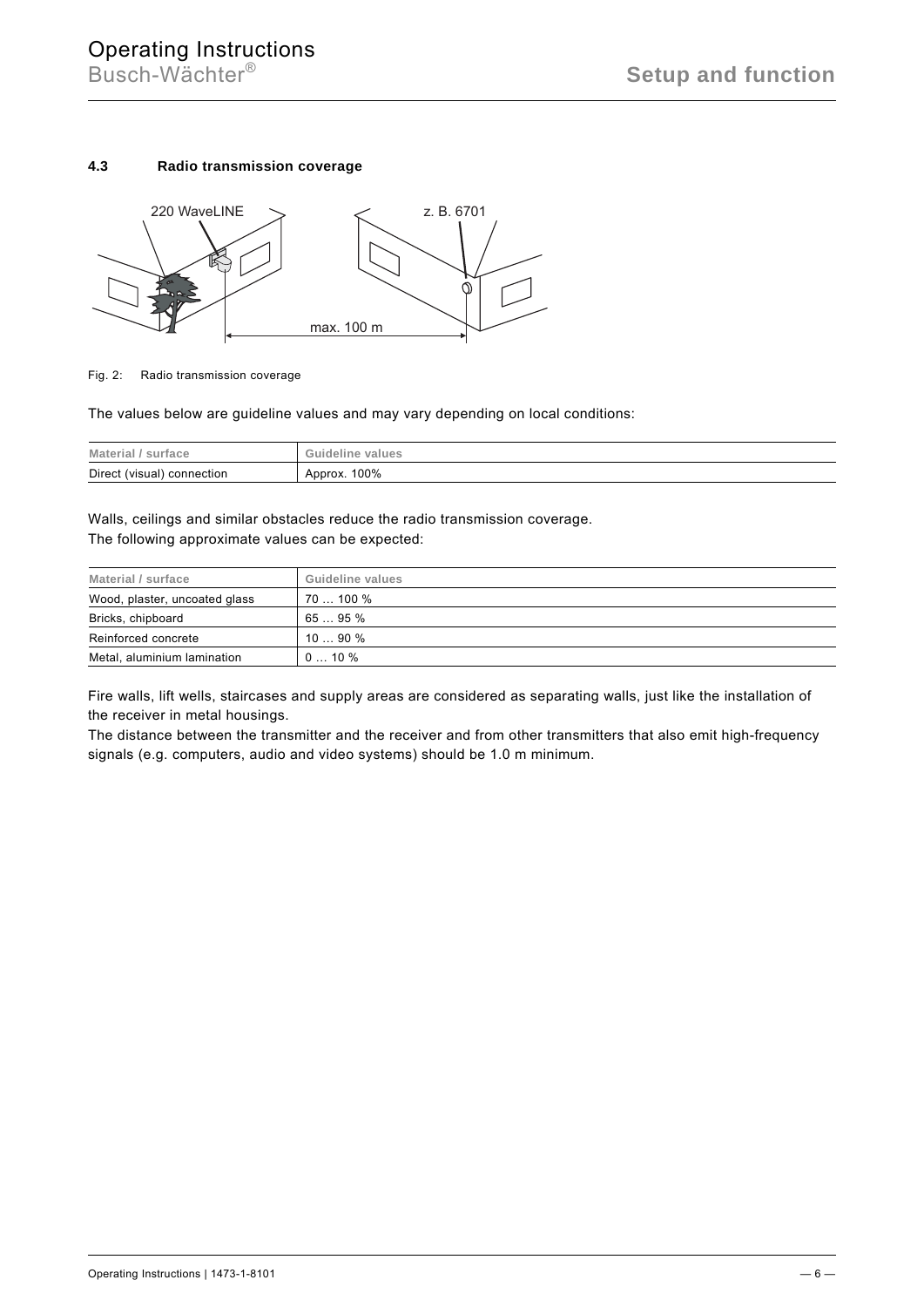# 5 Technical data

| Designation                             | Value                                           |
|-----------------------------------------|-------------------------------------------------|
| Power supply                            | IEC FR03 (L92 AAA 1.5 V) / IEC LR03 (AAA 1.5 V) |
| Horizontal detection                    | $220^\circ$                                     |
| Twilight sensor                         | $0.5300$ / $\approx$ lux                        |
| Maximum coverage (installed 2.5 m high) | 16 <sub>m</sub>                                 |
| Radio control range (free field)        | 100 <sub>m</sub>                                |
| <b>Transmitter frequency</b>            | 868.3 MHZ                                       |
| Forced switch-off (min.)                | 180                                             |
| Operating temperature                   | $-25 - 55^{\circ}$ C                            |
| Protection type                         | IP 55                                           |



# **Information for the connection of ballasts**

Please observe the following points regarding high inrush currents for ballasts:

- The ballast manufacturer's specification determines the possible number of ballasts.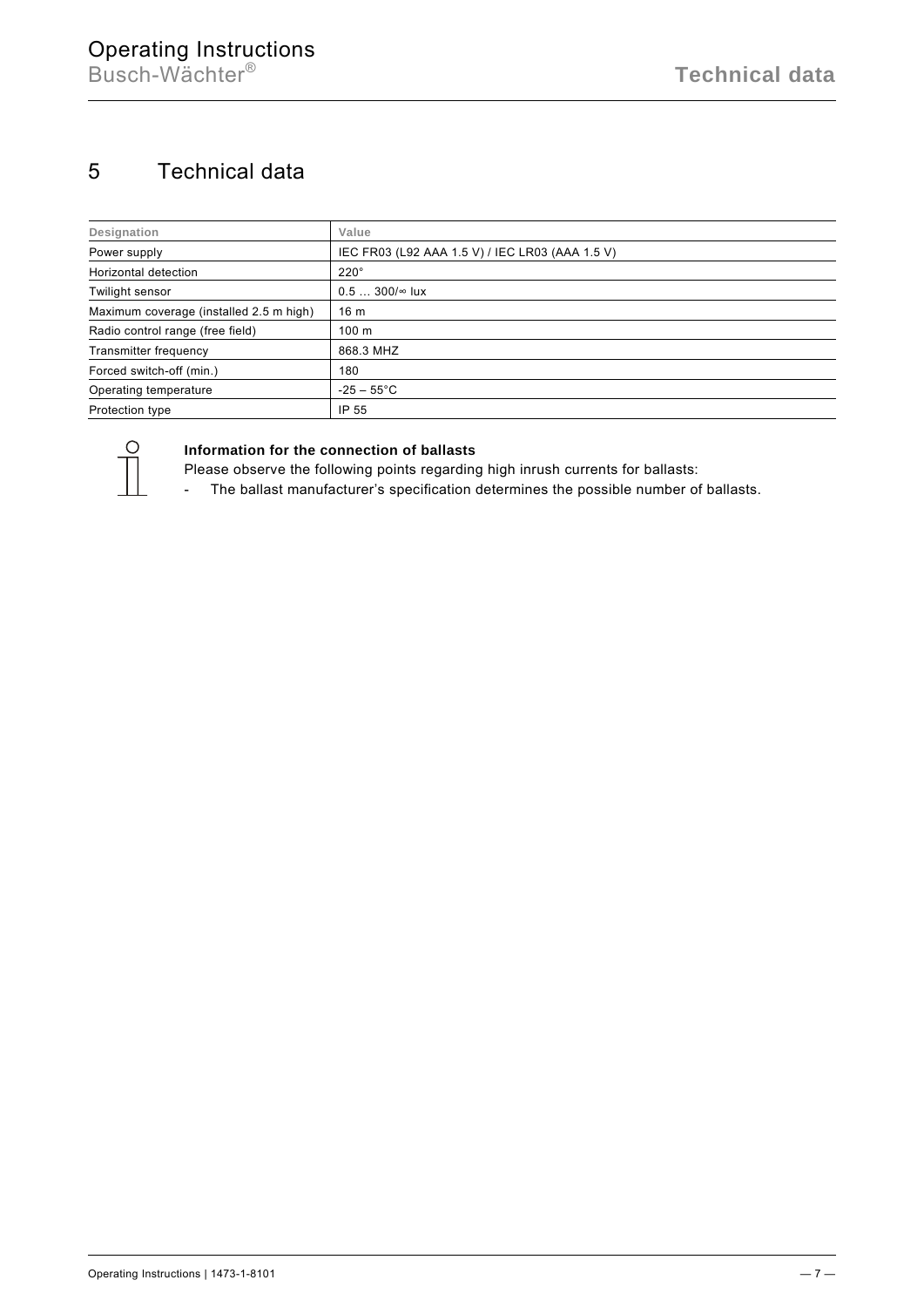# 6 Installation and electrical connection



# Warning

# **Electric voltage!**

Risk of death due to electrical voltage of 230 V during short-circuit in the low-voltage line. - Low-voltage and 230 V lines must not be installed together in a flush-mounted socket!

# **6.1 Requirements for the electrician**



# Warning

# **Electric voltage!**

Install the device only if you have the necessary electrical engineering knowledge and experience.

- Incorrect installation endangers your life and that of the user of the electrical system.
- Incorrect installation can cause serious damage to property, e.g. due to fire.

The minimum necessary expert knowledge and requirements for the installation are as follows:

- Apply the "five safety rules" (DIN VDE 0105, EN 50110):
	- 1. Disconnect from power;
	- 2. Secure against being re-connected;
	- 3. Ensure there is no voltage;
	- 4. Connect to earth and short-circuit;
- 5. Cover or barricade adjacent live parts.
- Use suitable personal protective clothing.
- Use only suitable tools and measuring devices.
- Check the supply network type (TN system, IT system, TT system) to secure the following power supply conditions (classic connection to ground, protective earthing, necessary additional measures, etc.).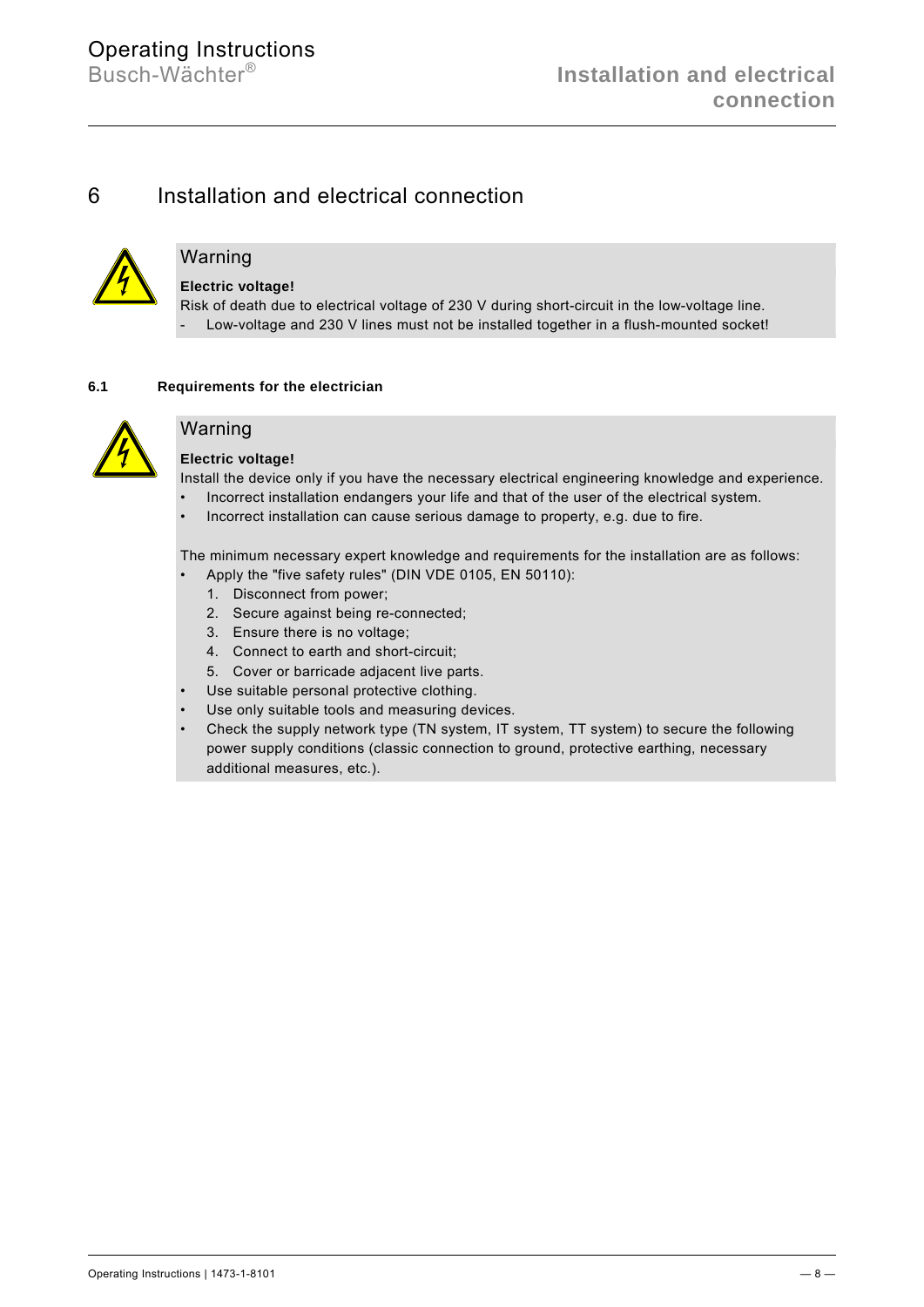# **6.2 Mounting**



# Warning

# **Electric voltage!**

Risk of death and fire due to electrical voltage of 230 V.

- Work on the 230V supply system may only be performed by authorised electricians!
	- Disconnect the mains power supply prior to installation and/or disassembly!



# Caution

 **Risk of damaging the device!**  The lens of the device is sensitive and can easily sustain damage.

- Do not press on the lens when opening or closing the device.



# **6.2.1 Installation sites**



Fig. 3: Installation sites

- Ceiling mounting in narrow rooms is not recommended.
- The mounting height of the device should be between 1.7 m and 2.5. m.
- The distance between light and movement detector should be at least 1.5 m.
- For optimum detection of persons the approach into the detection range should always be offset and never frontal.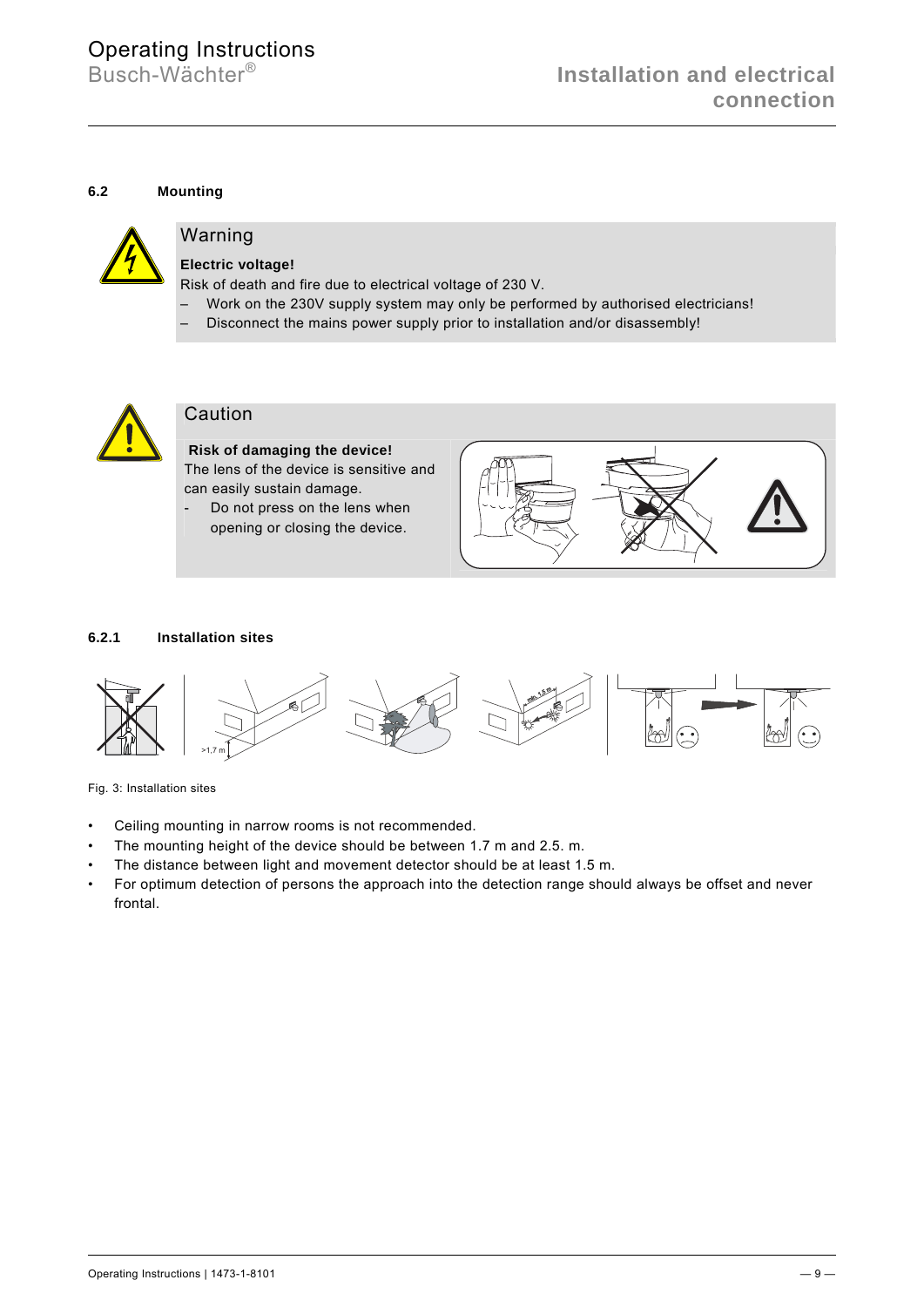# **6.2.2 Preparing the installation**

To prepare the installation of the device, perform the following steps:



Fig. 4: Preparing the installation

| No. | <b>Function</b> |
|-----|-----------------|
| 1   | Locking screw   |
| 25  | Clamps          |

- 1. Remove the locking screw (1) (if installed).
- 2. Press in clamps 2 5 on the sides of the housing with a suitable tool.
- 3. Carefully remove the front of the device.



Fig. 5: Opening the water drain

Depending on where the device is installed, the water drain may have to be opened.

• To do this, pierce the plastic membrane on the bottom of the device.

The installation is prepared.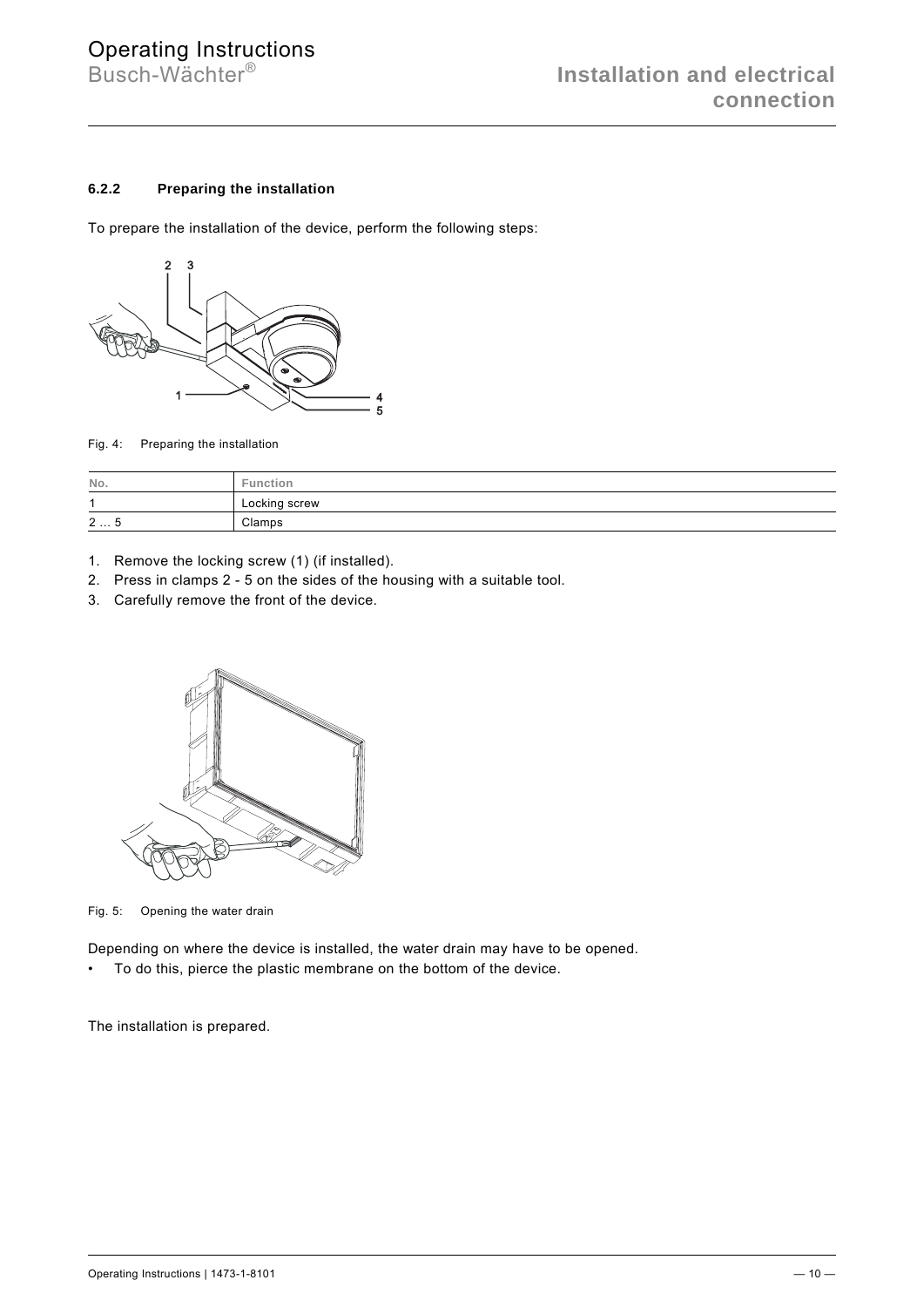# **6.2.3 Mounting steps**

1. Mount the device to the wall.

- Do not use countersunk head screws for mounting to the wall.
- Use screws with a head diameter of 6.5 mm 8.5 mm.
- 2. Open the battery compartment.

 - Insert the enclosed type AAA batteries. Pay particular attention to the battery poles.







 $\varnothing$ 3,5 mm - 3,9 mm



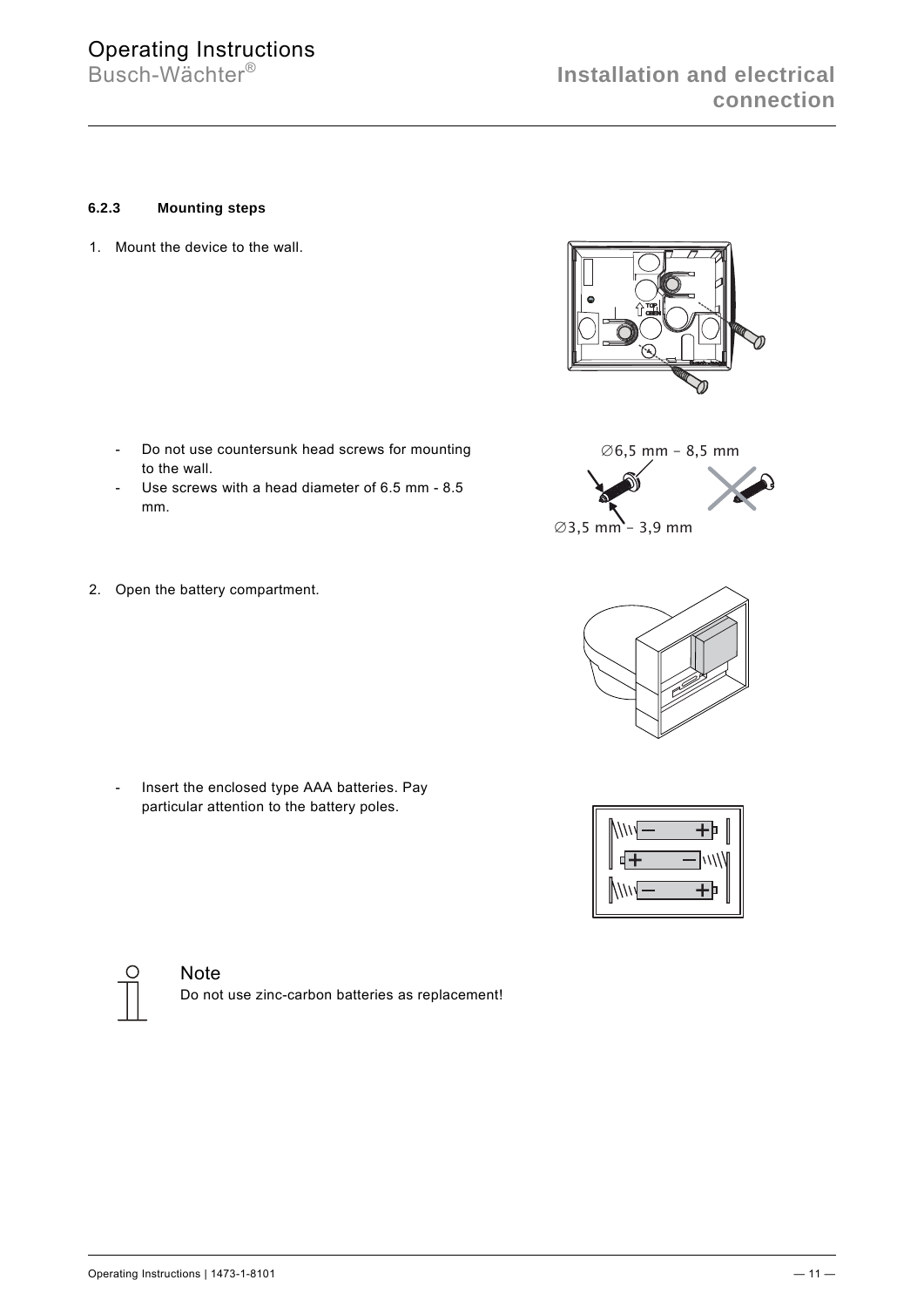# Operating Instructions<br>Busch-Wächter®

- 3. Mount the upper part of the device.
	- The bolting dimensions of the base may be compatible with existing bores on older versions of the Busch-Watchdog.
	- Latch the upper part of the device onto the base.
- 4. To protect the device against unauthorized opening, the enclosed screw can be used on the bottom of the device.
	- To protect the device against unauthorized opening, screw the enclosed screw into the bottom of the device.



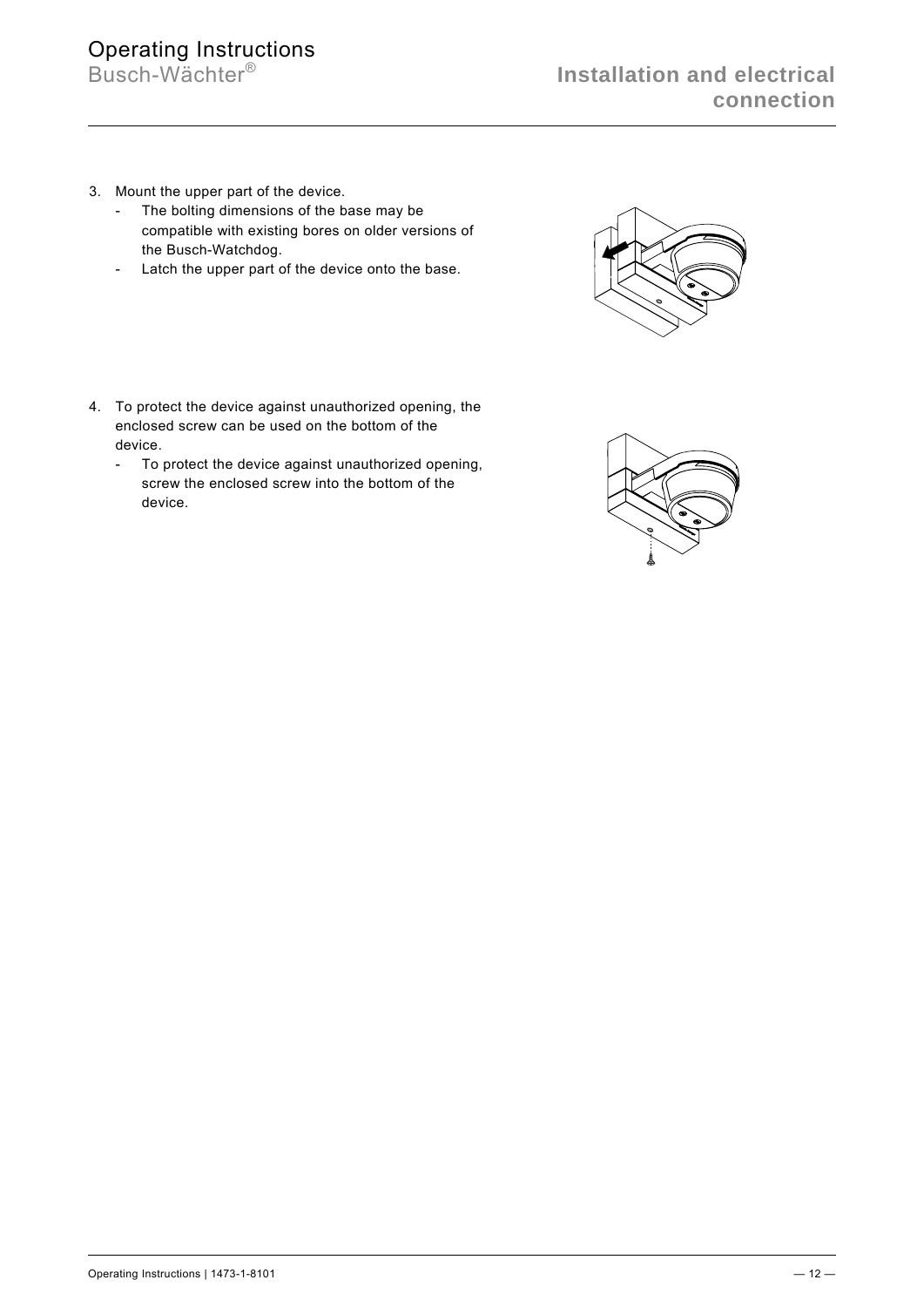# 7 Commissioning



# Caution

 **Risk of damaging the device!**  The lens of the device is sensitive and can easily sustain damage.

7.1 Setting / limiting the coverage and the detection range

- Do not press on the lens when setting the device.



Use the following steps to set the coverage and the detection range:



Fig. 6: Adjusting the lateral detection range

1. Adjust the lateral detection range by turning the head of the device.



Fig. 7: Adjusting the coverage

- 2. Adjust the coverage by lifting or lowering the head of the device.
	- The minimum coverage is 6 m.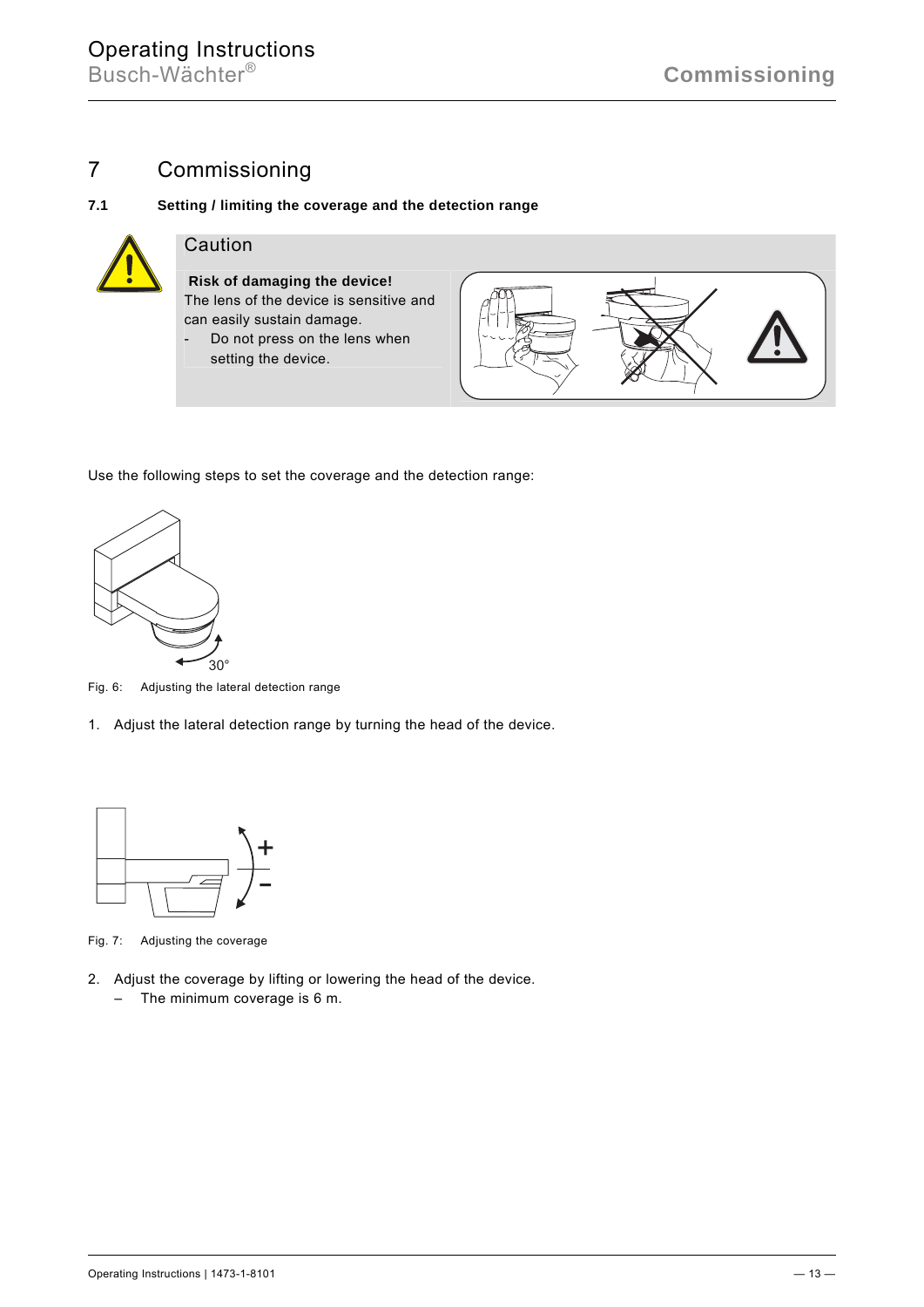

Fig. 8: Adjusting the detection range by masking

- 3. The range can be specifically limited by gluing on the enclosed foil.
	- Cut the enclosed foil to the size required.

The coverage and the detection range are set.

# **7.2 Activation test**

The activation test can also be triggered via the service remote control (see separate operating manual).



Fig. 9: Activation test

To carry out the activation test, perform the following steps:

- 1. Set selector switch to T/S.
	- The device is now in test mode for 10 minutes (daytime operation, switch-off delay 2 sec.). In addition, each detection is indicated by the status LED flashing quickly.
		- The device then switches back to the basic setting.
- 2. To carry out an additional activation test, set the selector switch back to position T or interrupt the operating voltage supply for more than 15 seconds.
	- The device is now in test mode for another 10 minutes. Test mode is exited automatically after 10 minutes or by adjusting the brightness.

The activation test has been carried out.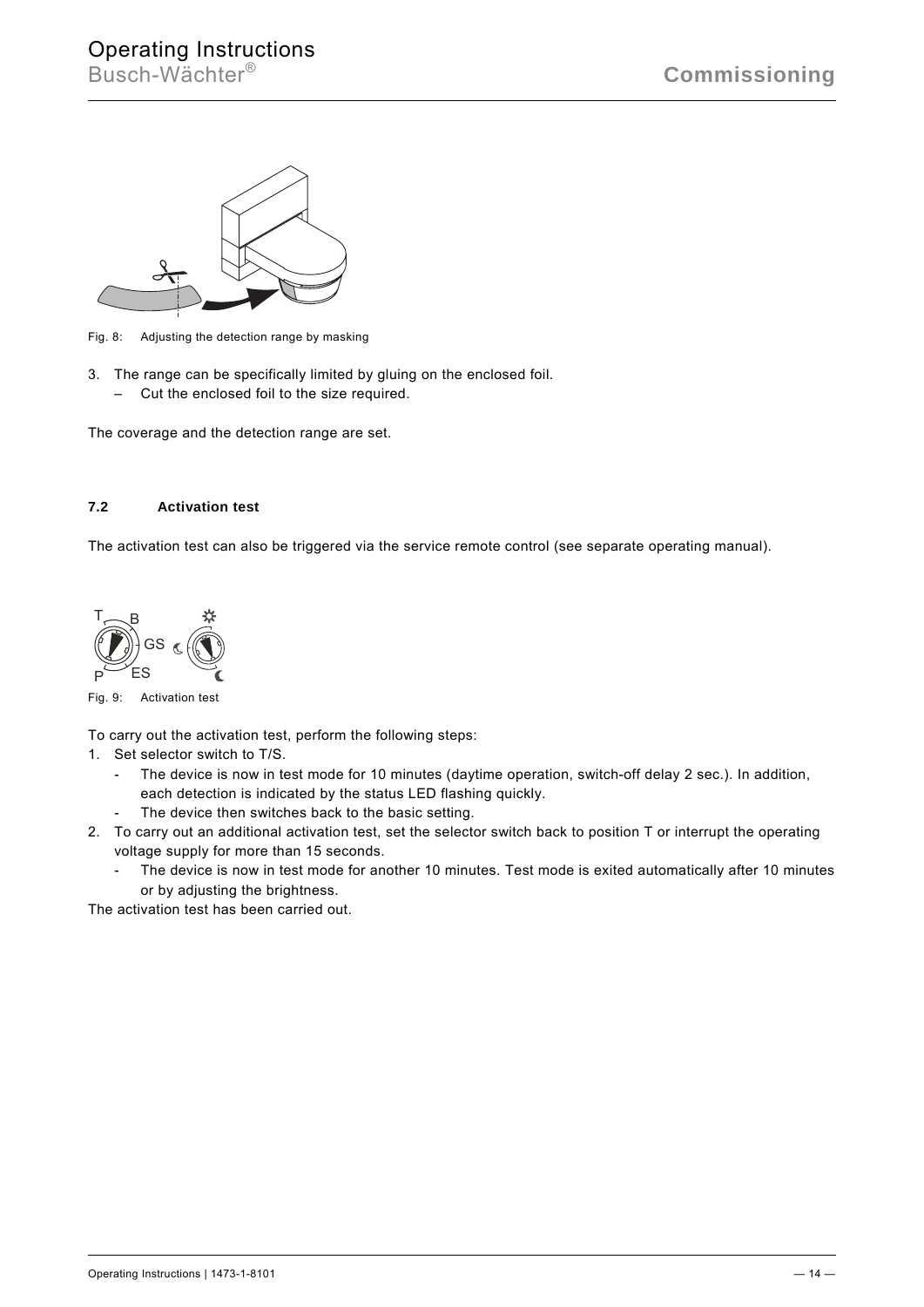8 Operation





Fig. 10: Control elements

| No. | <b>Function</b>                                                |
|-----|----------------------------------------------------------------|
|     | LED                                                            |
|     | - Flashes fast - detection in test mode                        |
|     | • Flashes 3 times - detection in standard and normal operation |
| 2   | Lens                                                           |
| 3   | Trim potentiometer for brightness value                        |
| 4   | Trim potentiometer for operating mode                          |
| 5   | Screw for dismantling safety                                   |

### **8.2 Operation mode 8.2.1 Test operation for start-up**



Fig. 11: Test operation

After 10 minutes, the device automatically returns to the basic setting ("GS" operating mode). Set the desired operating mode "GS" or "ES".



After activating the mains supply voltage the device remains in test mode for 10 minutes (see chapter "Activation test").

## **8.2.2 Battery test**



Fig. 12: Battery test

If the battery voltage is sufficient, the LED (pos. 1) lights up for approx. 10 seconds. If the LED flashes, the voltage is too low. Please replace the batteries! After 30 seconds, the device automatically returns to the basic setting. Set the desired operating mode "GS" or "ES".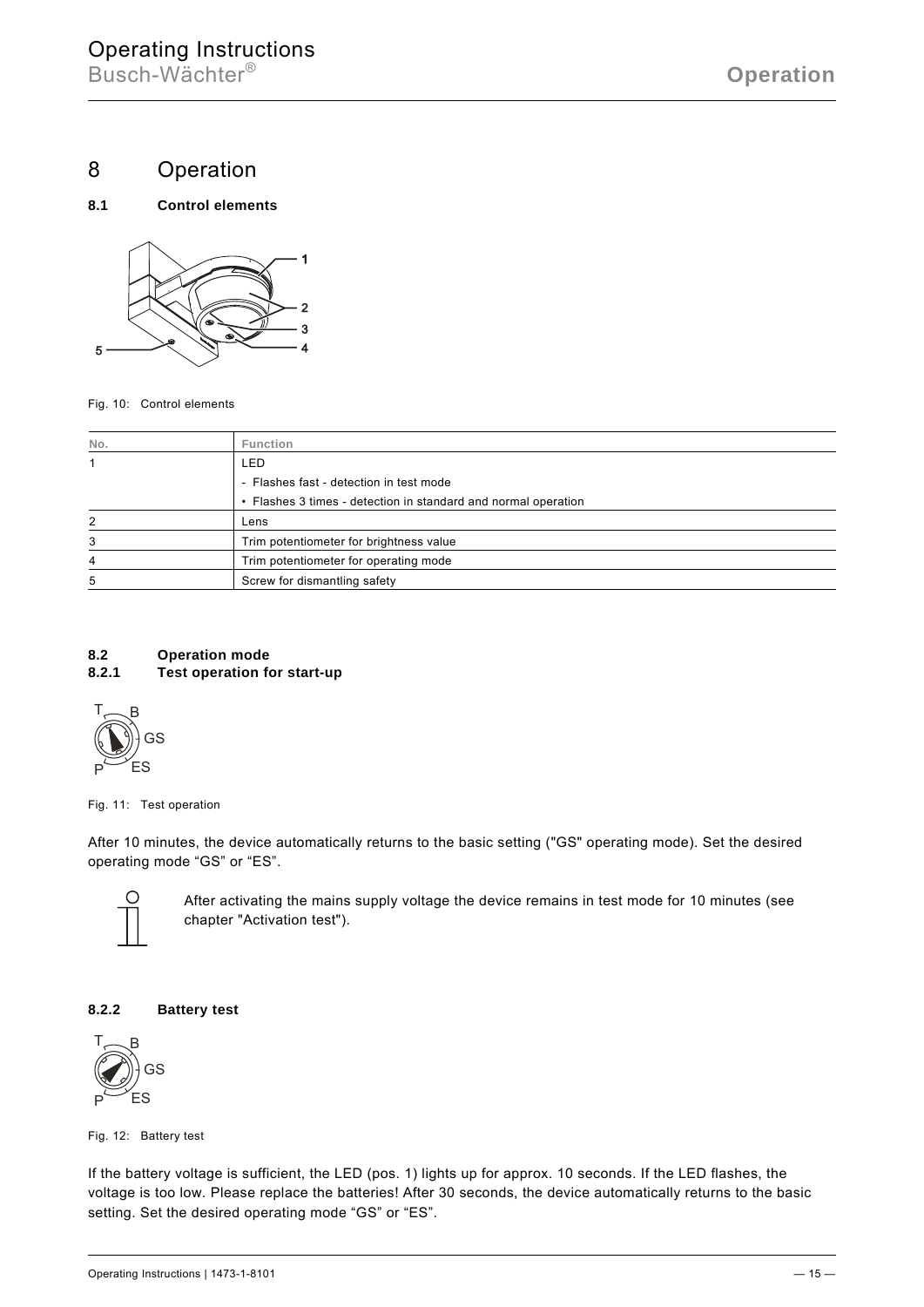# **8.2.3 Group mode**



Fig. 13: Group mode

If persons move in the detection area, switching signals will be transmitted. The brightness limit value can freely selected. The switch-off delay has to be set via the actuator (receiver).

**In this operating mode, several watchdogs and actuators can communicate with each other.** 

## **8.2.4 Single mode**



Fig. 14: Single mode

If persons move in the detection area, switching signals will be transmitted. The brightness limit value can freely selected. The switch-off delay is fixed to 3 minutes. The switch-off delay of the receiver, e.g. 6701, must be set to a value > 3 minutes.

**In this operating mode, only one watchdog can send signals to a specific actuator.** 

## **8.2.5 Programming**



Fig. 15: Programming



## **Note**

The individual programming steps are contained in chapter 8.4 "Programming devices" on page 17.

#### **8.3 Brightness-dependent switching**

| Icon     | <b>Function</b>                        |
|----------|----------------------------------------|
| <b>D</b> | Switching during all brightness levels |
|          | Switching during advancing twilight    |
|          | Switching during darkness              |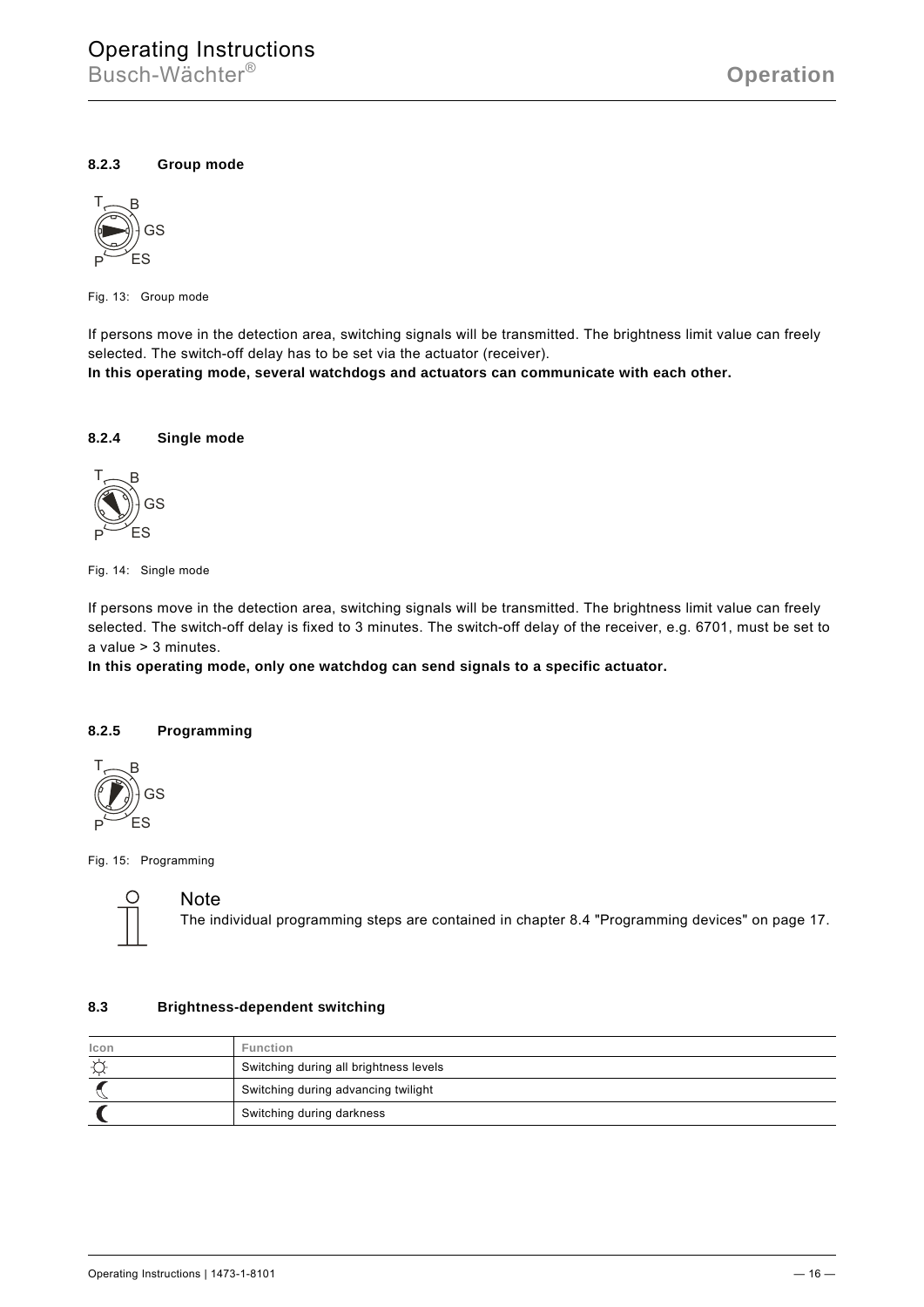## **8.4 Programming the device 8.4.1 Programming the device**

For programming, perform the following steps:



Fig. 16: Selector switch of the receiver

1. Set the selector switch of receiver 6701 on "P", LED flashes green.



Fig. 17: Programming button

2. Press the programming button on receiver 6701 (2), the LED (1) lights permanently green.



Fig. 18: Set the selector switch on "P".

- 3. Set the selector switch of the Busch-Watchdog on "P", the status LED lights up for approx. 10 seconds (with a slight delay).
- 4. The devices are being programmed to each other.
- 5. After successful programming, the LED starts to flash green again. If programming is not successful (the LED continues to light up), reset the selector switch on the Busch-Watchdog to "P" and repeat the procedure.
- 6. Set the operating mode of **receiver 6701** on "R" or "S" or program additional Watchdogs.
- 7. Select the operating mode of the **Busch-Watchdog** on "ES" or "GS".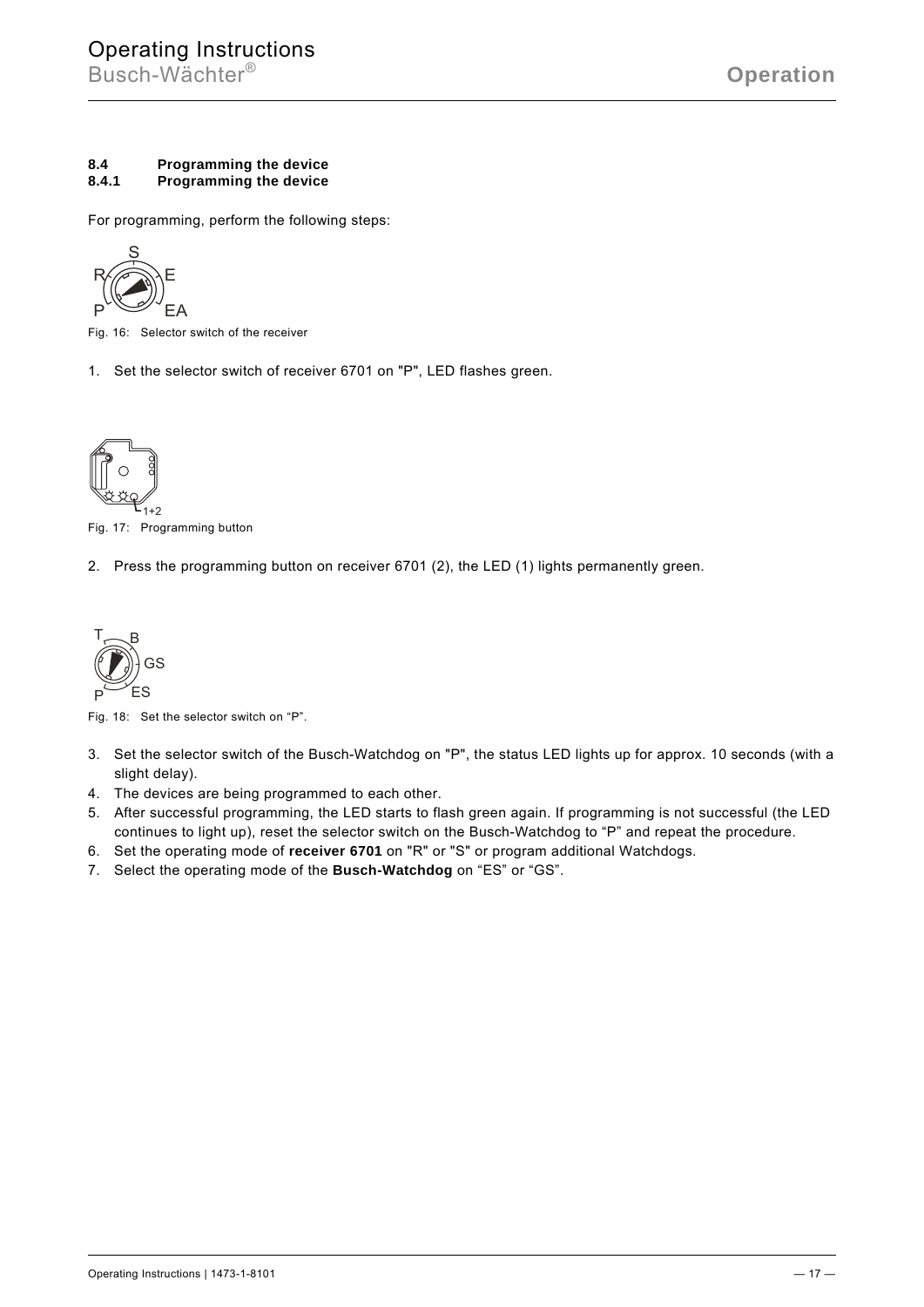# **8.4.2 Deleting programmed devices**

Tor delete all programming take the following steps:



Fig. 19: Selector switch of the receiver

1. Set the selector switch of receiver 6701 on "E", LED flashes red.



Fig. 20: Programming button

2. Press the programming button on receiver 6701 (2), the LED (1) lights permanently red.



Fig. 21: Set the selector switch on "P".

- 3. Set the selector switch of the Busch-Watchdog on "P", the status LED lights up for approx. 10 seconds (with a slight delay).
- 4. The link will be deleted.
- 5. After a successful deleting process, the LED starts to flash red again. If the deleting procedure is not successful (the LED continues to light up), reset the selector switch on the Busch-Watchdog to "E"again and repeat the procedure.
- 6. Set the operating mode of **receiver 6701** on "R" or "S" or program additional Watchdogs.
- 7. Select the operating mode of the **Busch-Watchdog** on "ES" or "GS".